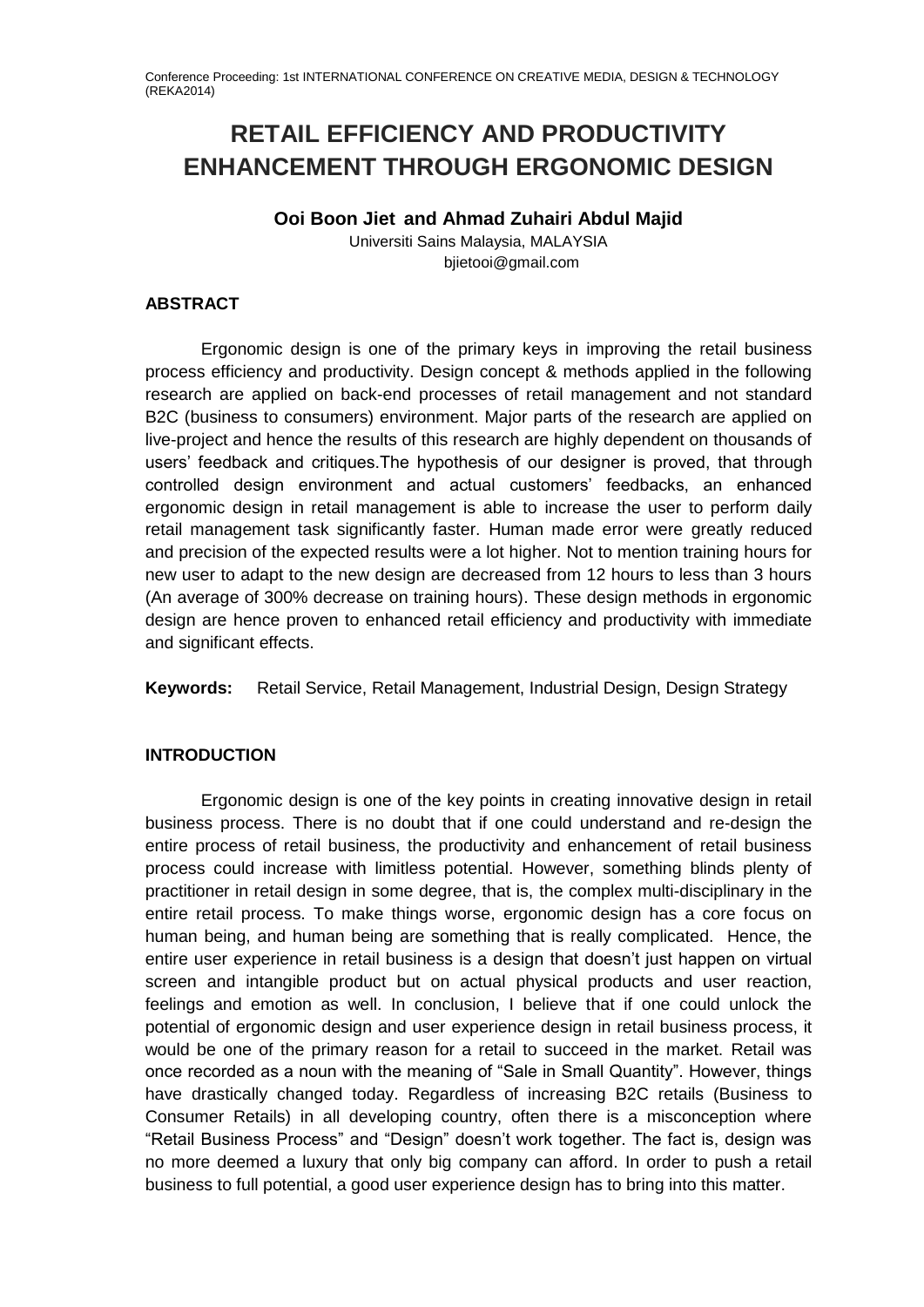A "Productive and Efficient" design in business should be able to impact the company of the time with its birth. This is the era of efficiency. Albeit the fact that it is also an era of instant gratification and thinner patience for the retails, it is also an era where time is not just gold, but doors with countless opportunities that can slam shut with just a few second's delay. This is especially true in the fast-paced world of business where money zooms through fiber optic cables and zaps through air literally as business transactions are done through the click of a key. Therefore, design has an important role to contribute into any retail business, not just front end but back end processes as well.

#### **User Experience Design Concept**

User experience design plays an important role for an ergonomic design in everything. It is often defined as "The way a product behaves and is used in the real world." A good user experience design is in the meantime defined as "A positive user experience is one in which the goals of both the user and the organization that created the product are met". In order to draft these design concept clearer, the following diagram will show these design terms interact with each other in a hierarchy sequence. UXD (A.K.A. User Experience Design) is not a design that just concern about the user, but a design field to find the precise spot between the user's needs and business goals, on the same time, ensure that the design is on the brand.



**Figure 1:** Venn diagram showing these term act in hierarchy

#### **User Experience Elements**

The figure below explained what user experience is and how it is built. User experience are created and designed from scratch. Provided with nothing but abstract expectation, a UXD designer are required to build the foundation of a user experience, which is the Strategy Plane. The first and most abstract plane are the core foundation of the entire design. It is used to confirm and identify the necessity of this design and what are expected from this design. In layman term, how to define this design as a success after the entire experience was designed?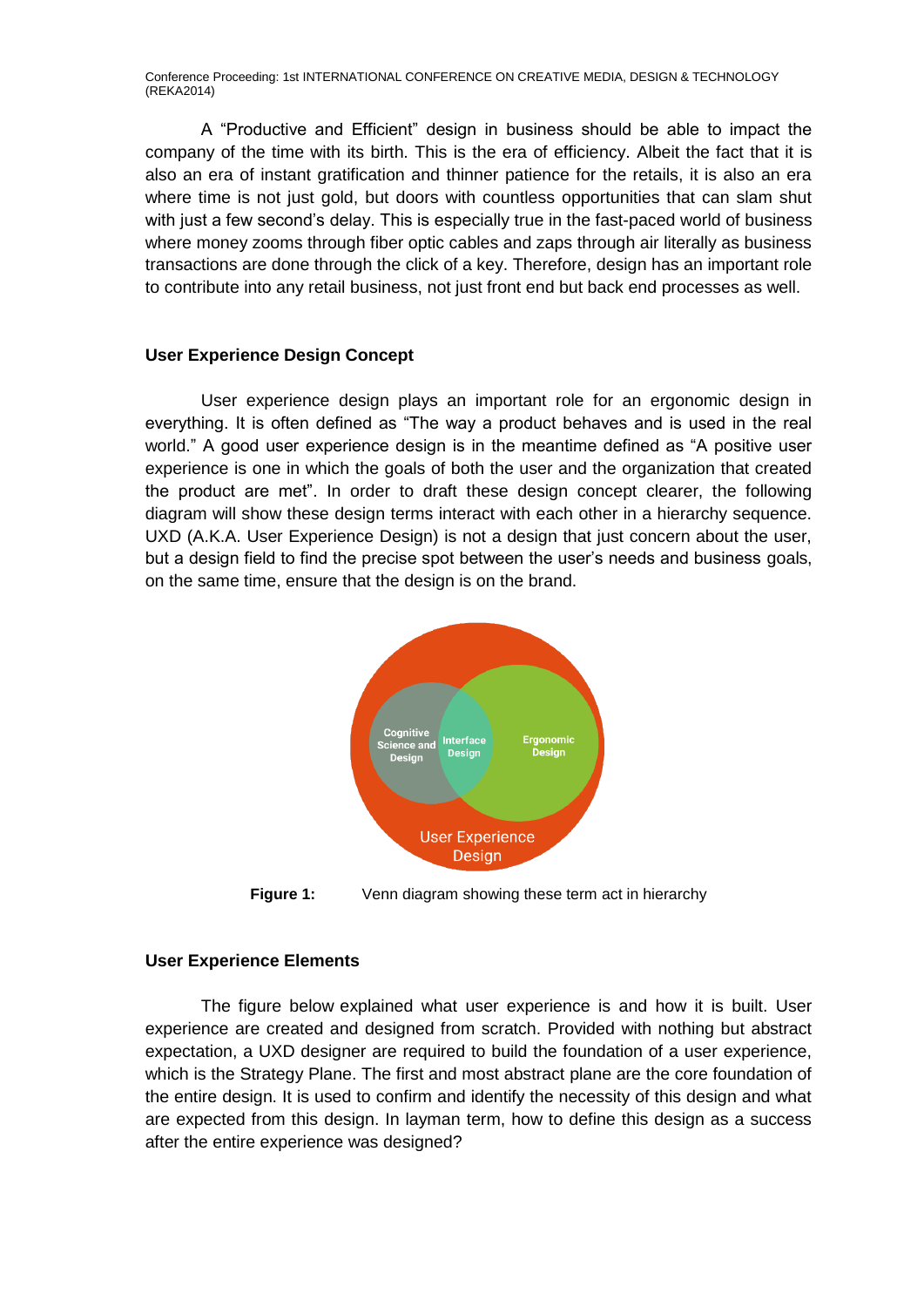Advancing to  $2<sup>nd</sup>$  layer after this, which is the Scope Plane, is where the designer and engineers identity the scope of functions and services that are going to be included in this design in order to succeed the statement made in  $1<sup>st</sup>$  layer.  $3<sup>rd</sup>$  layer (Structure Plane) is then proceeded to put all these defined scope of functions and services into hierarchy plans, which is a complicated but comprehensive map to show how user will start from starting-point A to achieve different type of results. (Preferably known as endpoint B, C, D and so on.)



**Figure 1:** User Experience Elements

The entire structure can take hours of planning and reconstruction. Upon completion, the structure of the entire design will be finalized in order to confirm again that the stated design plan is able to fulfill  $1<sup>st</sup>$  plane statements. Proceeding to  $4<sup>th</sup>$  plane (Skeleton Plane), a series of complex design methods will applied to aid cognitive recognition to guide user, in order to somehow make sure the user follow the hierarchy plan. Any slight design error in this plane will caused user to jump steps or stuck in a socalled the "loop of infinity" or "dead-ends", resulting massive destruction in user experience on using the functions or services. Last but not least, the last plane (Surface Plane) is the visual identifying plane that define how the entire functions / service will looks like, including the colour theme, design movements and general appearance. These UXD elements are equally important to make sure the entire experience are perfected, easy and satisfying to use.

#### **UXD Equations and "The UX Honeycomb"**

User experience design are often summarized as a simple equations, which often known as the "User Experience Equations". The following parameters sum up the equations.

Business Goals + Customer Goals + User Interface + Back End Process = User Experience

Whereas the outcome of a positive user experience is always the combined results of multiple, intentional attributes. Credits to Peter Morville, a person who sum up the aspect that defined the results of a good User Experience, and made it into a wellknown diagram known as the UX Honeycomb shown below.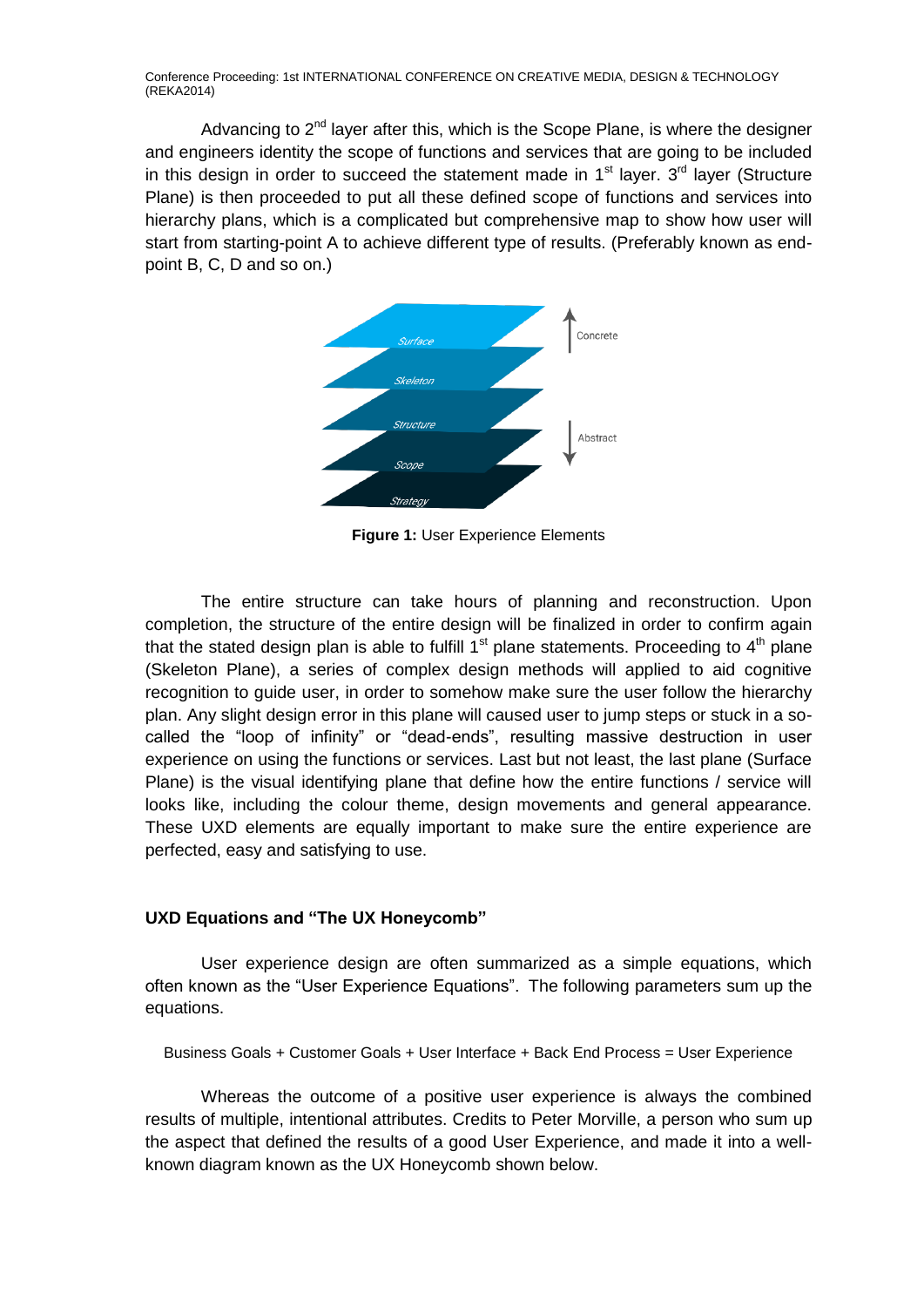

**Figure 2:** Peter Morville UX Honeycomb

From a more tactical aspect, UX design is the combined results of multiple aspect. Mostly starts from user research, where designer study what the user needs. Followed by interaction design and visual design, which is the defining activity that finalized the overall appearance of the product or services. Other crucial aspect activity that do the final touchups are information architecture (how the information are displayed and stored), front-end development (Development progress from the engineers), writing (Displayed text) and user testing (Bug elimination).

## **Applying Ergonomic Design And UXD In Retails**

Ergonomic and User experience design that states in the following context is different from design that built for standard front-end retail business. (Such as Consumer-related apps / interactive web / company branding) However, it is design that built for the business process spine or the so-called "bridge" between the retails and the consumers.

#### **User Interface And Interactions Design In Retails**

#### **Design Environment For Research Application**

Xilnex is the prime software produced by Web Bytes Sdn. Bhd. based in Malaysia. The software earn profits as SAAS (Software as a Service), which the retailers would subscribe Xilnex on a monthly basis. This software mainly focus on providing a series of services for retail business that includes inventory management, client management, Points of Sales, F&B, etc. It could now easily ranked number 1 in the region with the functions it provides. However, since its launching 5 years ago, Xilnex has experienced an exponential growth locally but not on the over sea country and SOHO business. The slow growth velocity on oversea has caused the company hard to penetrate to over sea market.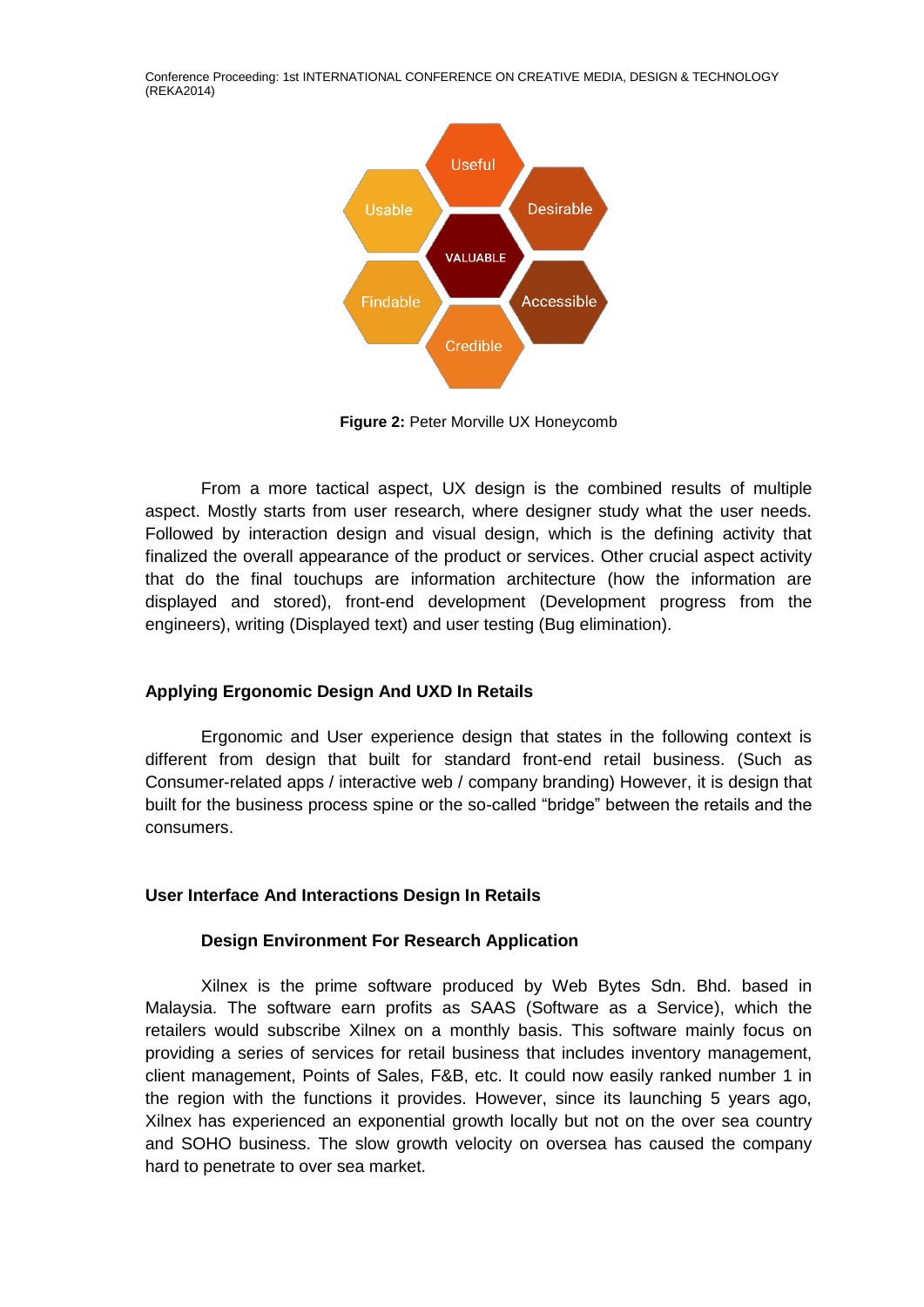User-interface (UI) design for business software is a relatively new field for product designers in Malaysia, but one with great potential. On this context, we demonstrates how user-oriented design in user-interfaces can greatly appeal to users and increase efficiency. Based on powerful examples of today's UI giants (Facebook, Google, Apple and etc.), UI-oriented companies are raking in the big bucks because being UI-oriented means being user-oriented and having consumers in mind during the design process, and this greatly appeals to consumers. UI design does not only appeal to the aesthetic demands of consumers. Instead, the thoughtfulness and consideration given into a design that maps out the organization system of the software does, allowing ease of access with less time fumbling around poorly-organized interfaces to get to what they want. An ongoing live project and a viable case study the designer was involved in with growing business software Xilnex has yield results that within just two months of its launch, its newly designed UI has successfully cut cost on on-site support, shown drastic decreases in number of human errors and confusion while using the software, greatly reduced the amount of training time needed for new users, and also a massive flow of satisfactory user-feedback and user-impression. The new design release has drastically raised the selling price of the software with the new impression it gives and the efficiency it delivers. Design is no longer an optional criteria that can be cut to increase profit margin. It is now a non-negotiable necessity. The following context includes several ways out of many on how applying ergonomic design and UXD yields promising result for a software house like Web Bytes Sdn. Bhd. that primarily serves for chain store and retails.

# **Applying Strategy In Retails Processes**

Xilnex is a dynamic software that keep improving through customer request. However, due to overwhelming request, the engineers would produce hundreds and hundreds of unique functions and clumped the software with hard-to-digest technical and sales term. This causes huge problem for the company to get more user without closing sales face to face. (Primary reason for the slow growth rate on SOHO and oversea company). The new design implementation includes a function-register-process for the engineer into the company Standard Operating Procedure. This implementation is designed for the engineer to identify the needs of the user and what the engineer need to achieve before start coding the functions. This easy and simple methods reduced many redundant functions and make the entire software cleaner.

## **"UI Kit" Application**

Often a lot of local retail business software are hard-coded functions and templates. Visual aided images are often brought from stock photos (which often doesn't have an in-depth relation together with the functions) or 3D drawn buttons (Increased complexity with no reason). Every images / colour / theme that applied in a design need to have a reason. Without a proper reason for the application of visual images, they will be considered decorating and not designing. Hence, by applying a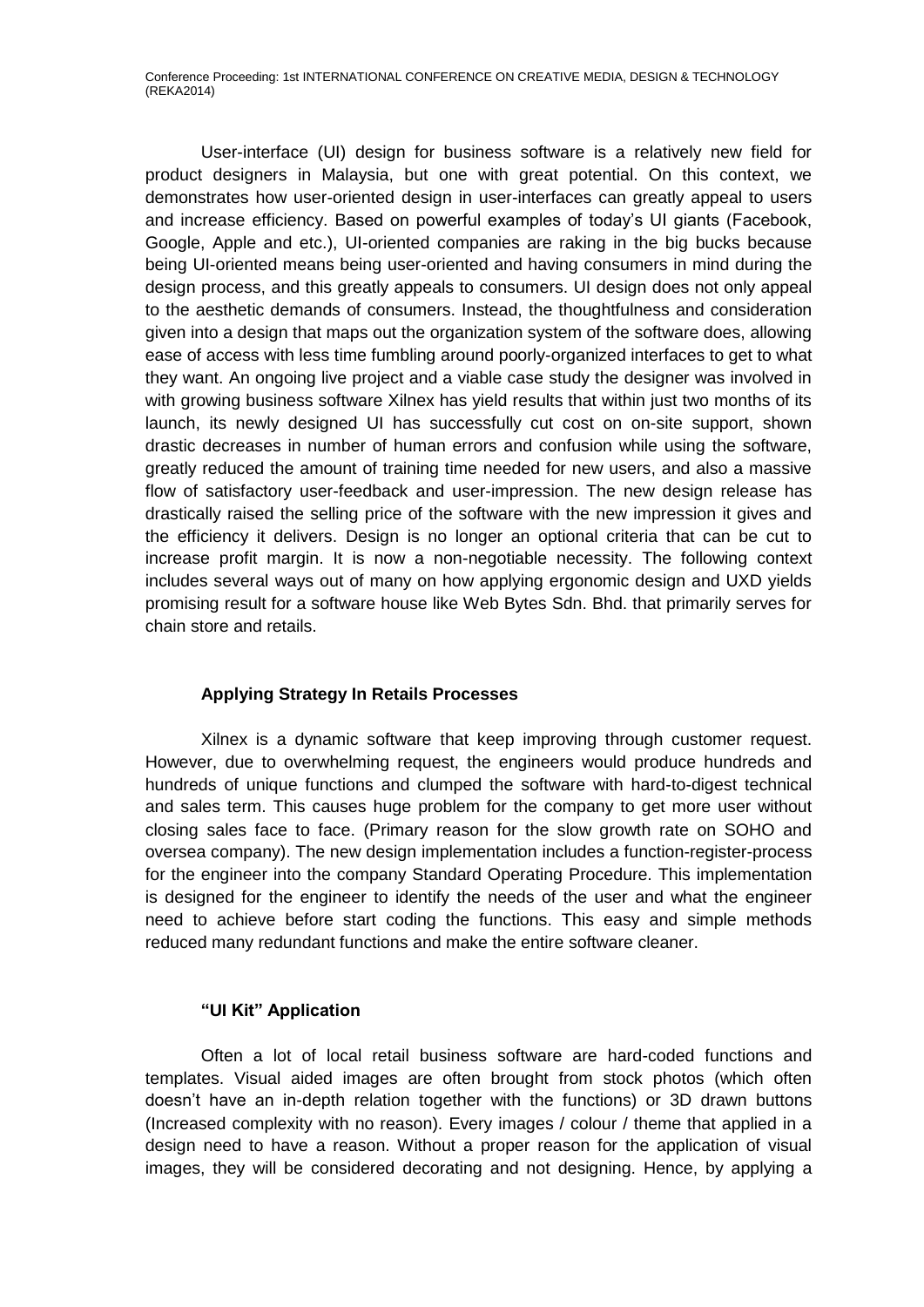standard UI KIT in a development team, everyone can refer to the guided kit and use a standard cognitive materials together.

A standard cognitive materials allow the entire software to unite and works in harmony. It speed up the process for both the creation of functions and the speed of new user to understand and learn the software

### **"NOW CONCEPT"**

"NOW CONCEPT" is a very new concept developed by our designer, it is still at an experimental stage that developed with a single yet simple mind set. "Show only what the user needs to know and manipulate". Through experience and customer feedbacks, there are often plenty of time where user doesn't have the needs to look and adjust all the information on a screen. The "NOW CONCEPT" is a concept that eliminates all the unnecessary information off the screen or services. Often needs extended study to user behavior, the designer and engineers will slowly take away unnecessary information and option tools off the screen, hiding not-so-often-usedsettings and functions, but auto display it whenever they found it necessary. This approach further decrease the complexity of the usage and turn the entire software into something "smart".

## **Enhanced Ergonomic Conceptual Barcode Scanner In Retails**

A barcode scanner brings forth at most two types of impressions to the listener's mind: a stationary square box on the countertop with red light strips; or its mobile, handheld version. The designer challenges these typical designs by integrating functionality with the human body into a wearable technology that works seamlessly with the physiology of the user to obtain efficient results. Imagine –a powerful barcode scanner that can be slipped on fingertips without restricting usage of the hand or fingers during the item-scanning processes. How much time can be saved compared to a cashier fumbling single-handedly with an item, tossing and turning it to look for the barcode, or a stock keeper balancing precariously on top of a rickety ladder with one hand tightly grasped on a barcode scanner and the other on the item he is looking for?



**Figure 4:** Barcode Concept Art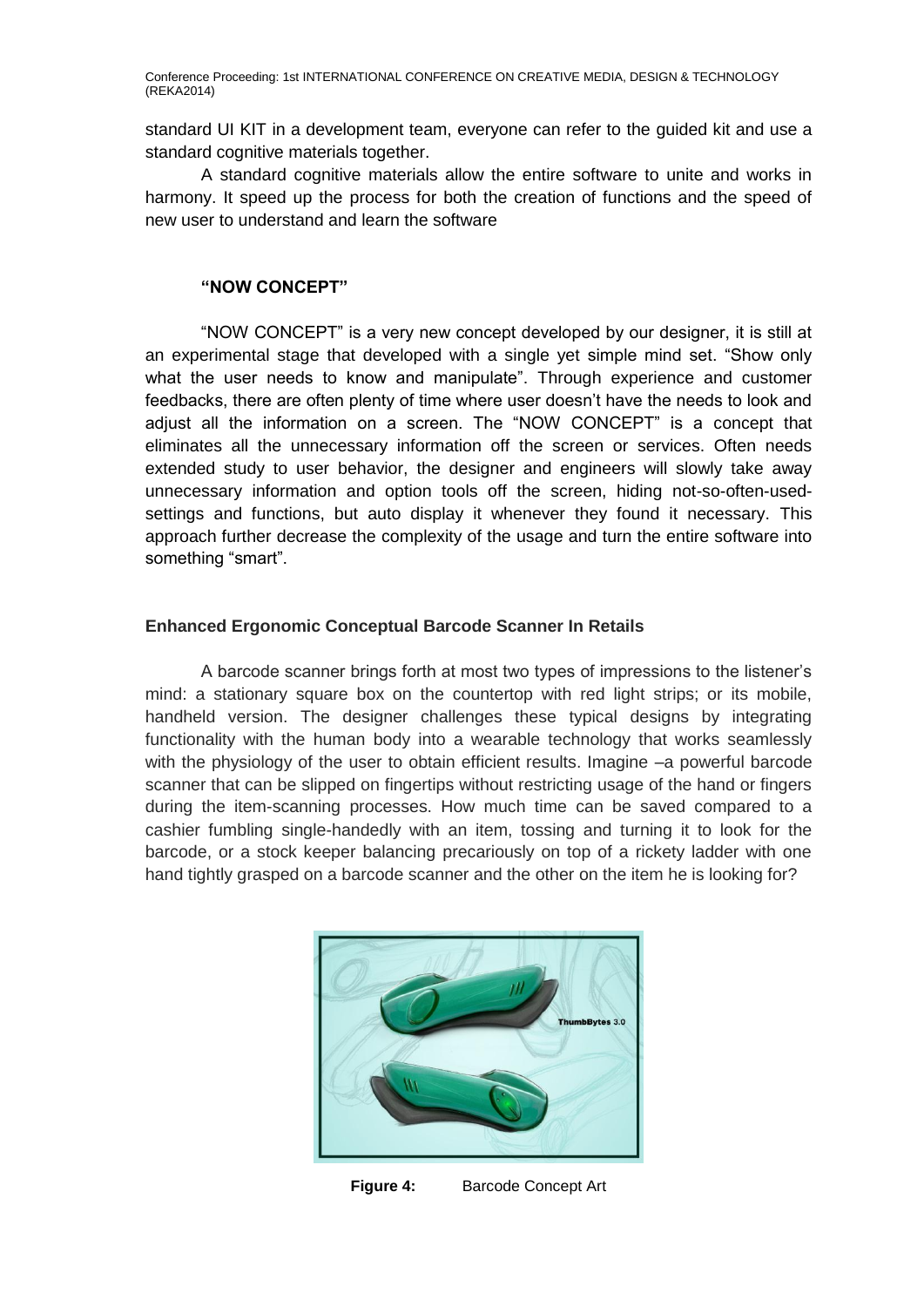Safety issue aside, the aim of this design is not only to save time and increase efficiency, it also aims to increase profit. The long queues at cashier counters are limited by the speed items can be scanned and paid for. This is an issue that can Thumb-Bytes aims to tackle with the newfound ability to count cash, swipe cards, punch keys, and handle receipts without the constant and repetitive need to pick up and place down a scanner that requires two-handed operation, but instead with a device that can be implemented onto the hands of the user and allows unrestricted usage of the hands. By every second the checkout line is accelerated, consumer's mood will be happier (with higher return chances) and profit turnaround will be greater. Instead of hiring more parttimers and opening more checkout counters, it's the little things that can be a gamechanger.



# **Concept Design Prototyping**

**Figure 5:** Prototyping Progress

## **CONCLUSIONS**

Through Thumb-Bytes' Rapid prototyping, a promising improvement has been observed on the amount of time saved for the item-scanning process in retail businesses. It is expected to save millions if this prototype is to be integrated in largescale retail businesses. Xilnex, the live project which underwent a UX-orientated design development, has yield a 30% increase in sales just 3 months after the project started. It